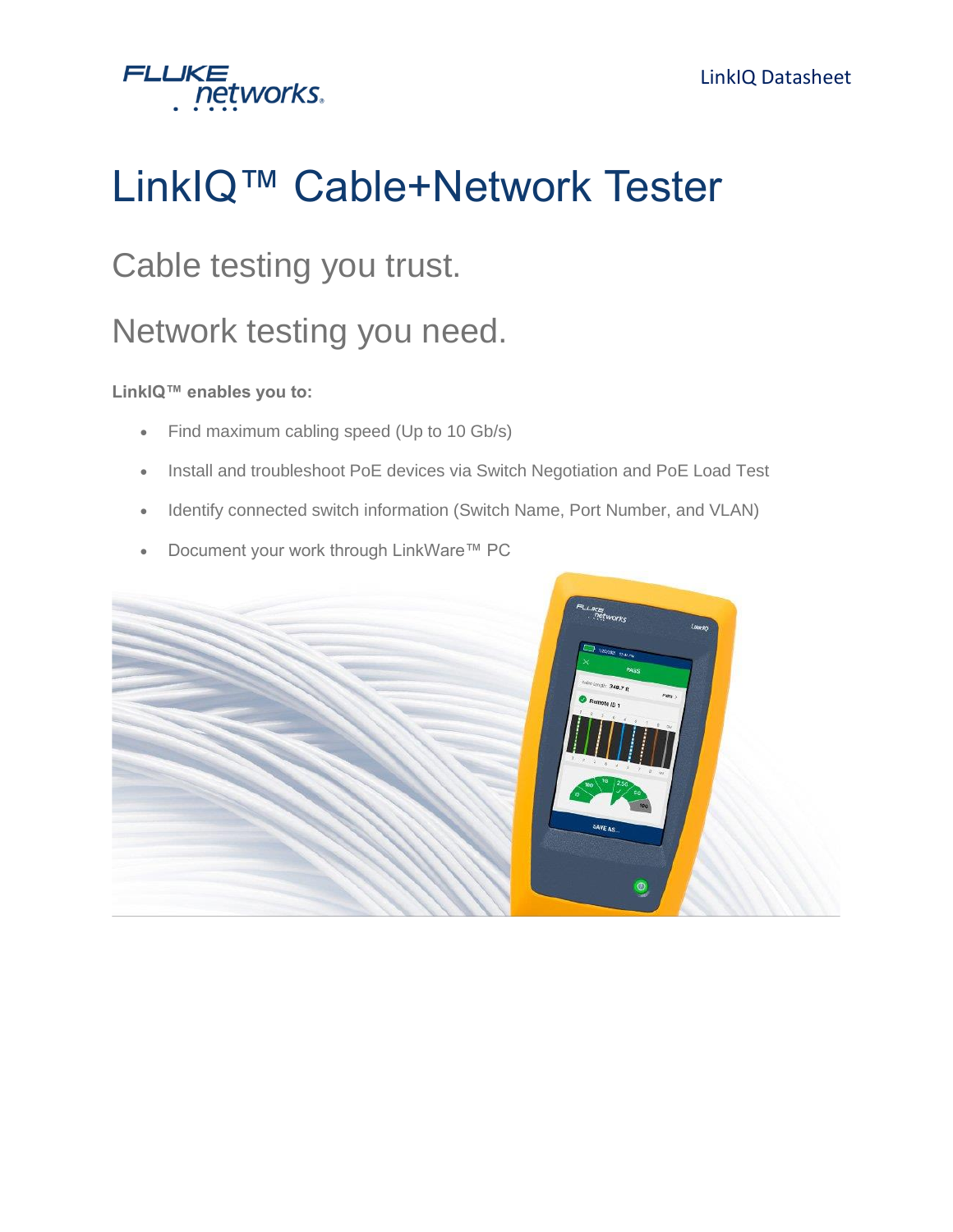

### **Overview**

The LinkIQ™ Cable+Network Tester is the testing solution to verify cable performance up to 10 Gb/s and solve network connectivity problems. LinkIQ validates cable performance using frequency-based measurements and provides distance to fault information along with a wire map of the cable under test. The LinkIQ also performs nearest switch diagnostics to identify key network issues and validate switch configuration eliminating the need of using another device. Additional features include Analog and Digital Toning, Port Blink, 802.1x authentication, Remote Office Locators, and the ability to manage results via LinkWare™ PC.

## Cable Testing You Trust

The LinkIQ™ is capable of measuring lengths up to 1000 feet (305 m) and provides distance to faults such as opens, shorts, and unterminated cable. Using the remote ID allows for a complete wire map of the cable pairs which helps identify miswired and split pairs. The primary cable testing feature of LinkIQ™ is the cable performance test which qualifies the cabling bandwidth from 10BASE-T to 10GBASE-T (10 Mb/s up to 10 Gb/s). It performs these tests via frequencybased measurements. Using IEEE-standards-based measurements ensures that tested links meet performance requirements as opposed to transmission testers which only prove that the specific test devices can communicate over the link.

Operators may set performance requirements from 10 Mb/s to 10 Gb/s for a simple pass/fail indication.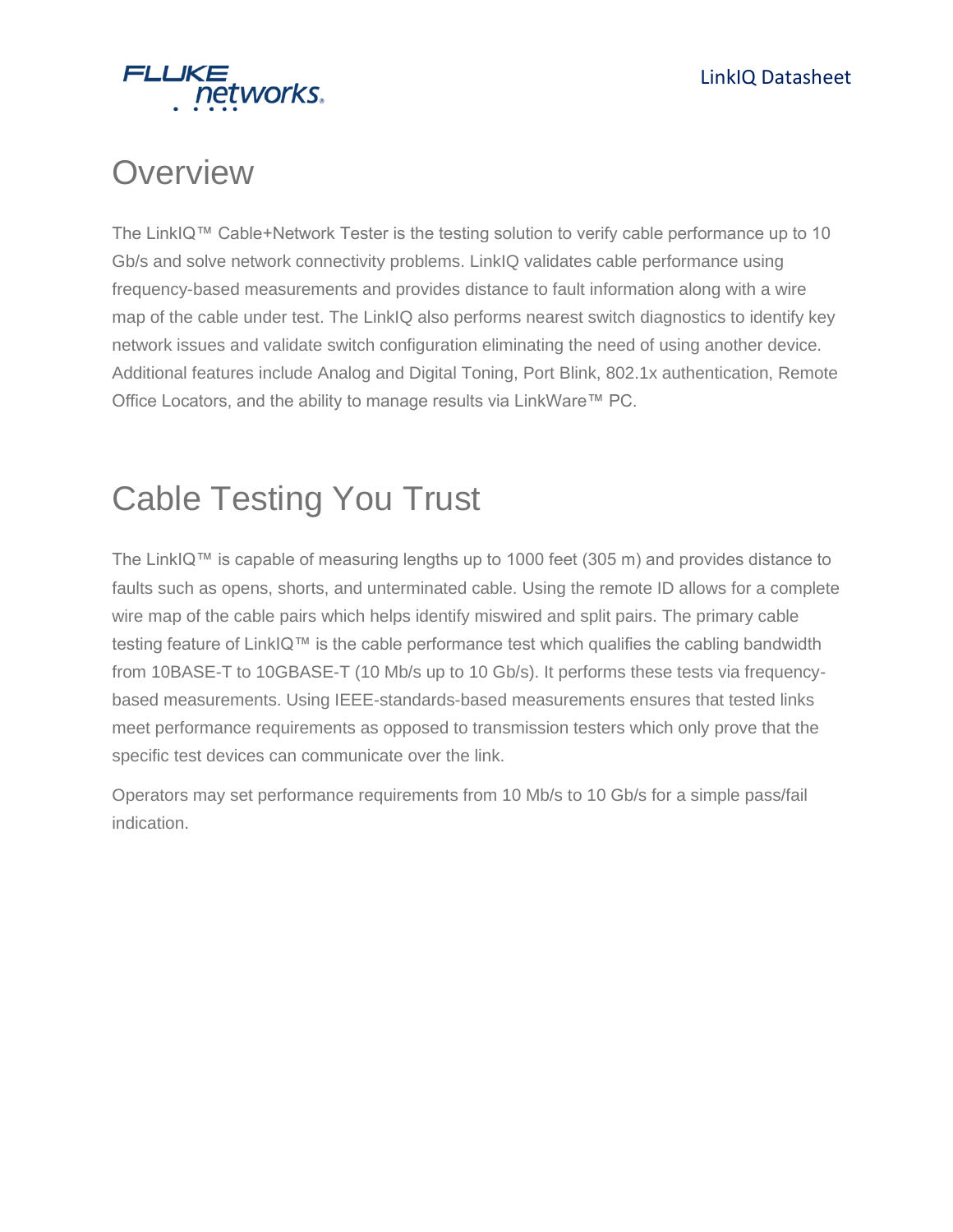



*Cable test without remote attached shows length and pairing of each wire*

|                | 12:45 PM            |     |    |                |                  |                |       |           |  |
|----------------|---------------------|-----|----|----------------|------------------|----------------|-------|-----------|--|
| ×              |                     |     |    | <b>PASS</b>    |                  |                |       |           |  |
|                | Cable Length: 50 ft |     |    |                |                  |                |       | Pairs $>$ |  |
|                | <b>Remote ID 5</b>  |     |    |                |                  |                |       |           |  |
| 1              | $\overline{2}$      | 3   | 6  | $\overline{4}$ | 5                | $\overline{7}$ | 8     | <b>SH</b> |  |
| 1              | $\overline{2}$      | 3   | 6  | $\overline{4}$ | 5                | 7              | 8     | <b>SH</b> |  |
|                | 10                  | 100 | 1G |                | 2.5 <sub>G</sub> | 5 <sub>G</sub> | , 10G |           |  |
| <b>SAVE AS</b> |                     |     |    |                |                  |                |       |           |  |

*Cable test with remote attached shows remote ID number 5, length and pairing of each wire and cable performance of up to 10 Gb/s*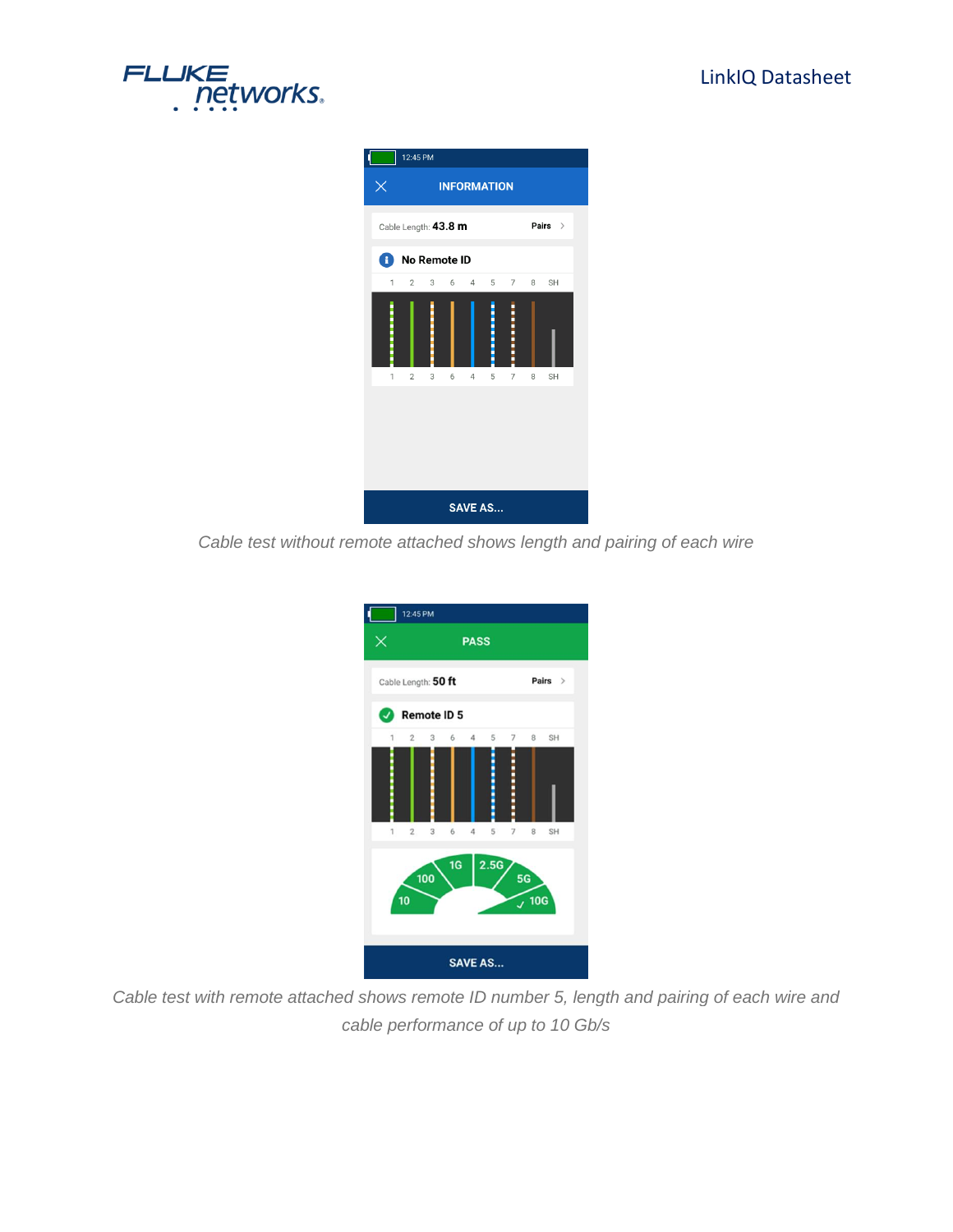





*Cable test with remote attached shows remote ID number 1, length and pairing of each wire and cable performance of up to 2.5 Gb/s but failed the test due to a user-set limit of 10 Gb/s performance.*

### Network Testing You Need

Along with the robust cable testing features, the LinkIQ™ also provides detailed information on the nearest connected switch. The LinkIQ™ negotiates with the switch to identify the advertised data rate (up to 10GBASE-T), half/full duplex identification, the switch name, port number, and VLAN info.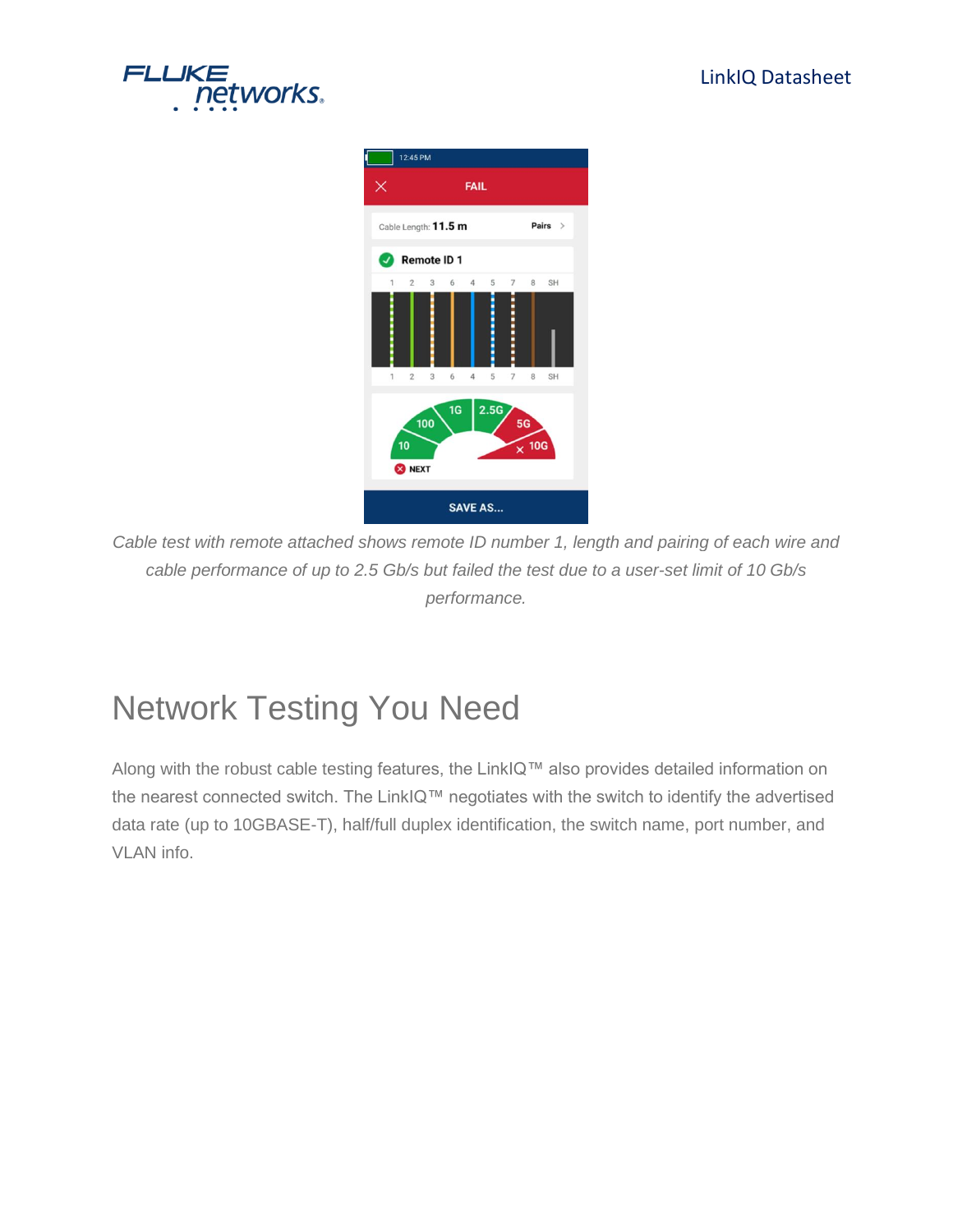#### LinkIQ Datasheet





| 12:45 PM                                                        |                    |                |
|-----------------------------------------------------------------|--------------------|----------------|
| Χ                                                               | <b>INFORMATION</b> |                |
| $\square$ 8                                                     |                    |                |
| NAME: HP-2530-8G-PoEP                                           |                    |                |
| VLAN: 1                                                         |                    |                |
| <b>Advertised Speeds</b><br>10GBASE-T<br>5GBASE-T<br>2.5GBASE-T | Full               | Duplex<br>Half |
| 1000BASE-T<br>100BASE-TX<br>10BASE-T                            | $\frac{1}{2}$      | $\overline{y}$ |
| Single                                                          | Dual A<br>◓        | Dual B         |
|                                                                 | <b>SAVE AS</b>     |                |

*Switch port test shows port number, switch name and port VLAN along with advertised speed and duplex settings. Scrolling down shows Power over Ethernet results.*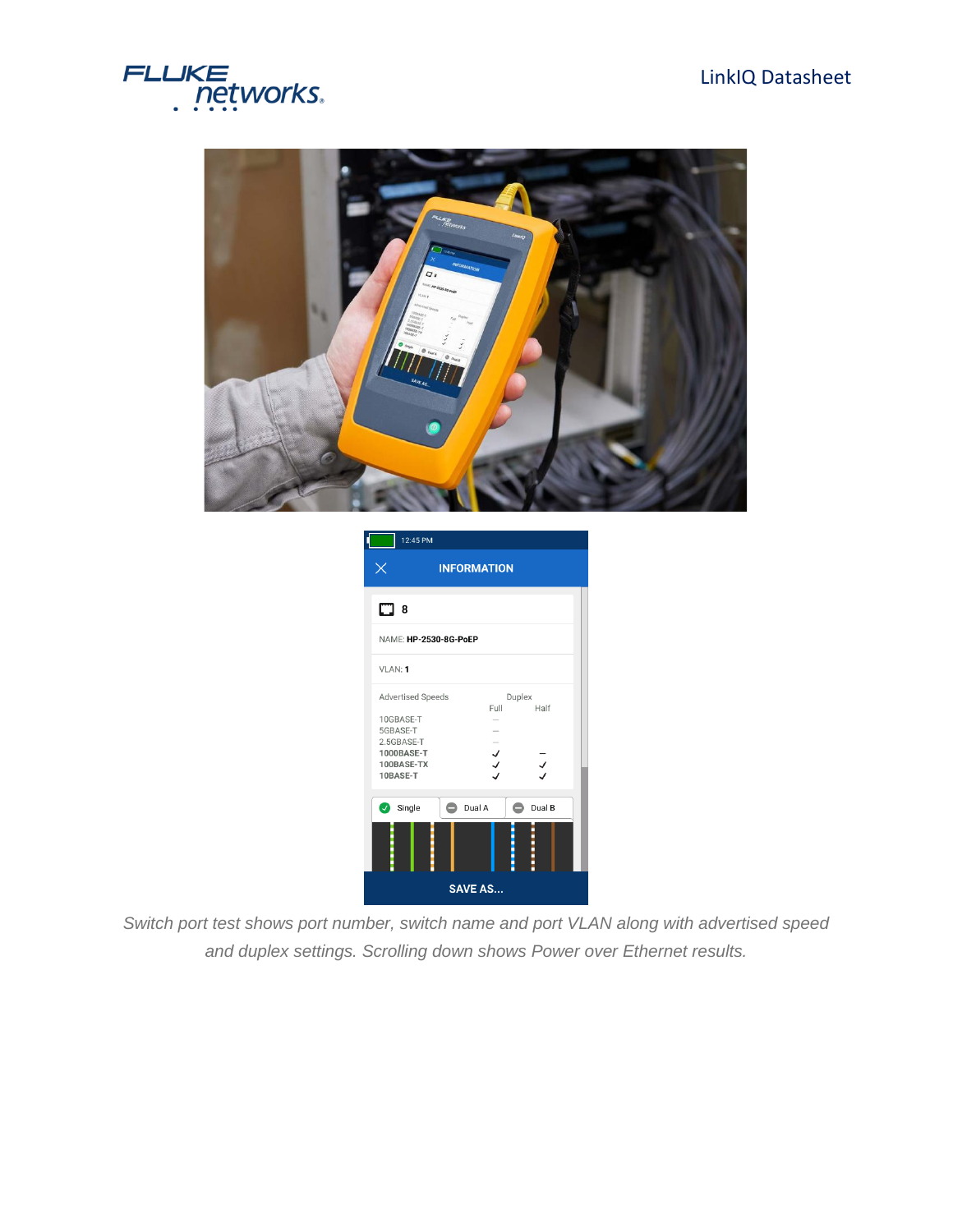



*Switch port Power over Ethernet settings shows pairs used, power and class available and results of the PoE test under load.*

## In-Depth PoE Testing

While Power over Ethernet makes installation of devices such as security cameras and access points simpler, a survey by the Ethernet Alliance of over 800 installers, integrators and end users found that four of five respondents experienced difficulties in integrating PoE systems. Part of this can be traced to the fact that the IEEE offers three PoE standards, the term "PoE" is not registered and there are a variety of non-standards-compliant implementations as well.

To simplify PoE installation and troubleshooting, the LinkIQ displays the pairs where power is provided, including the different power levels and pairs for dual-signature implementations. Further, the LinkIQ will actually place a load on the connection to ensure that the advertised power is actually being delivered by the switch across the cabling infrastructure.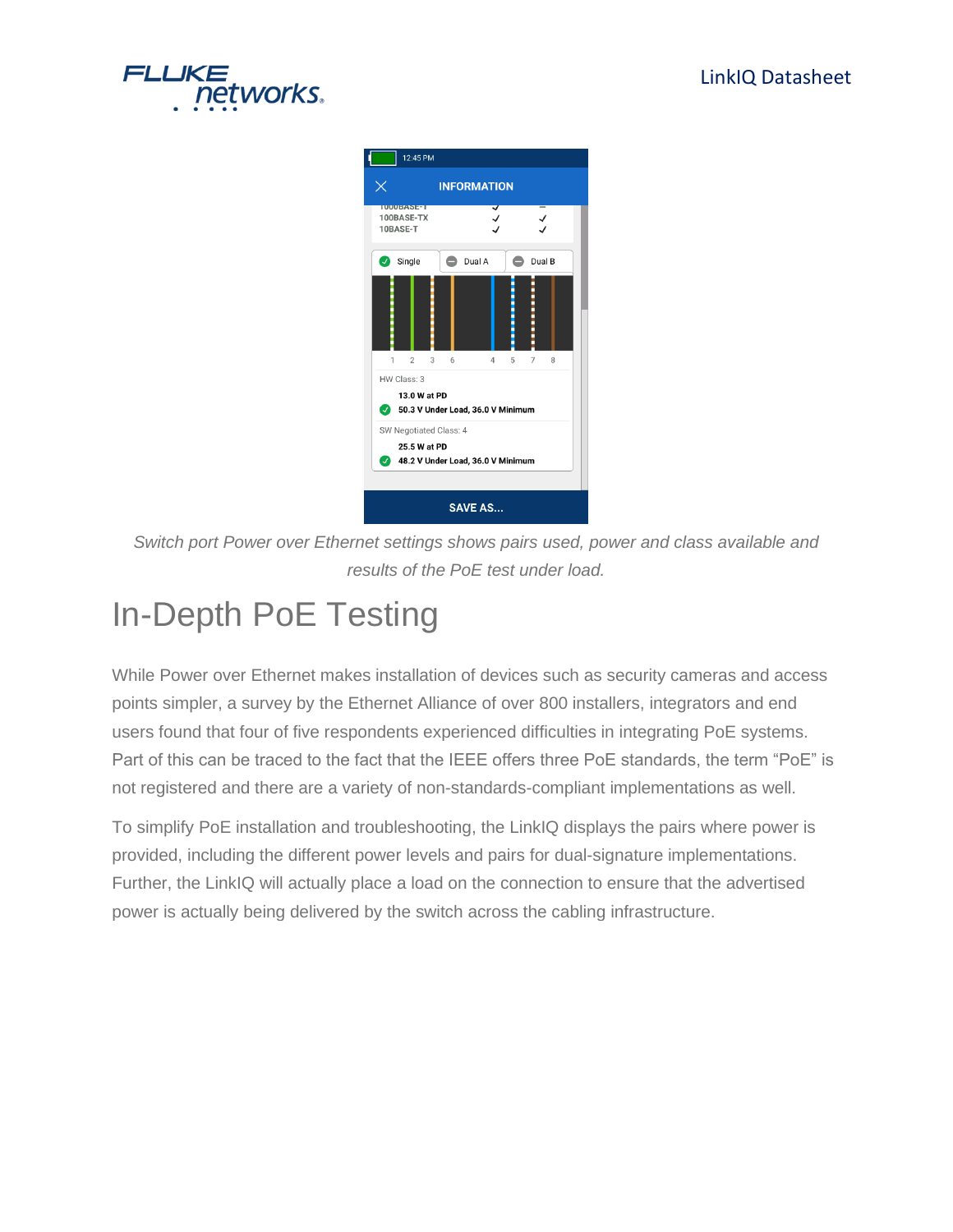

## LinkWare™ Documentation

The LinkIQ provides complete documentation abilities for the tests it performs. Up to 1,000 results can be stored in the tester with descriptive names and recalled. Test names and numbers automatically increment as each is saved ("Annex B-1", "Annex B-2", "Annex B-3", etc.) saving lots of time when testing cables in sequence.

Report data may be exported to a PC for documentation purposes. The LinkIQ uses LinkWare™ PC, Fluke Networks' reporting software which supports a variety of testers going back 20 years and is the industry's de facto reporting solution with tens of thousands of active users. LinkWare can be used to store the results as well as generate PDF reports.

| Cable ID: Test-007<br>Operator: Op2<br>Date / Time: 09/22/2027 01:28:57 PM<br>NVP. 68.0%<br>Shield Required: NO<br>Crossovers Allowed: NO |                                                                              |                                                    | Main Link/Q<br>Serial Number: 123456<br>Software Version: 1.0                            | <b>Test Summary: PASS</b> |
|-------------------------------------------------------------------------------------------------------------------------------------------|------------------------------------------------------------------------------|----------------------------------------------------|------------------------------------------------------------------------------------------|---------------------------|
| Wre Map (7566A) :<br>$\geq$<br>$\rightarrow$<br>1<br>$\pm$<br>$1 - 5$<br>$\rightarrow$<br>Renote ID: 7                                    | PASS<br>$\alpha$<br>$\mathbf{B}$<br>y<br>$\sim$<br>58<br>:::<br>8 4 5 7 8 90 |                                                    | Length: 8.6 m<br>Pair<br>Length (m)<br>ïΣ<br>Ϋ́<br>62<br>3.6<br>4.5<br>8.9<br>7.8<br>9.4 |                           |
| Deta Rates: PASS<br>Rate<br>108A5E-T                                                                                                      | Selected                                                                     | <b>Dutys</b><br>PASS                               | Reason for Failure                                                                       |                           |
| 100BASE-TX<br>10008A06-T<br>2.5GBASE-T<br>SOBASE-T<br>1008A0E-T                                                                           | Ý.                                                                           | <b>PASS</b><br>PASS<br><b>PASS</b><br>PASS<br>PASS |                                                                                          |                           |
|                                                                                                                                           |                                                                              |                                                    |                                                                                          |                           |
|                                                                                                                                           |                                                                              |                                                    |                                                                                          |                           |

*Use LinkWare PC to generate PDF test reports.*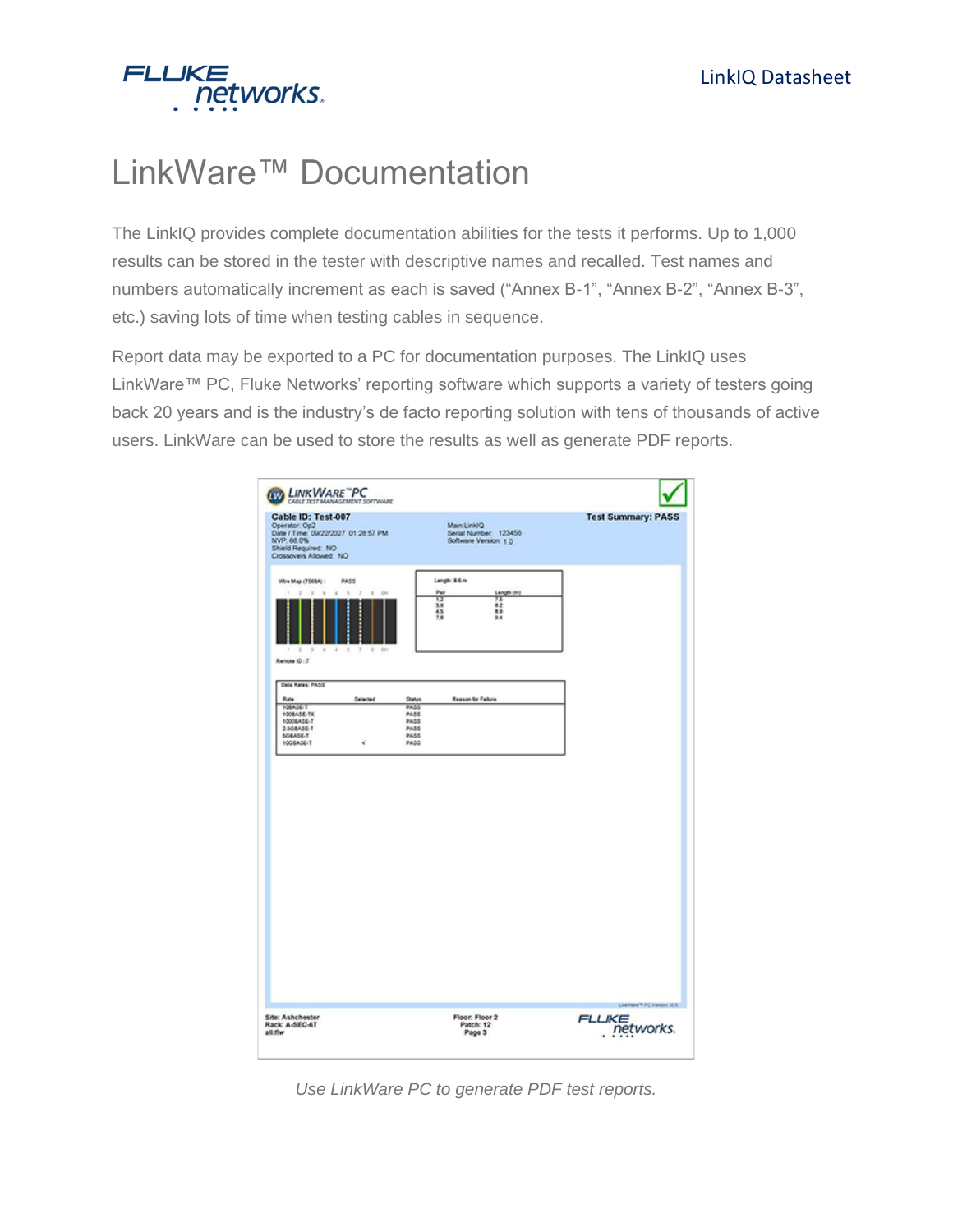

### Additional Features

- Generates Analog or Digital tones compatible with the IntelliTone™ Probe or Pro3000™ to assist in locating cables in a wall or telecommunications room
- Blink Port light on switch to help identify the connected switch port
- Compatible with MicroScanner™ PoE Remote Identifiers for Ethernet outlet identification
- Touch Sensitive gesture-based display
- Rechargeable Li-Ion battery
- Easy Feature and Network Testing Upgrades via USB-C via LinkWare™ PC
- Charging via standard USB-C port



*LIQ-100 includes LinkIQ mainframe and accessories.*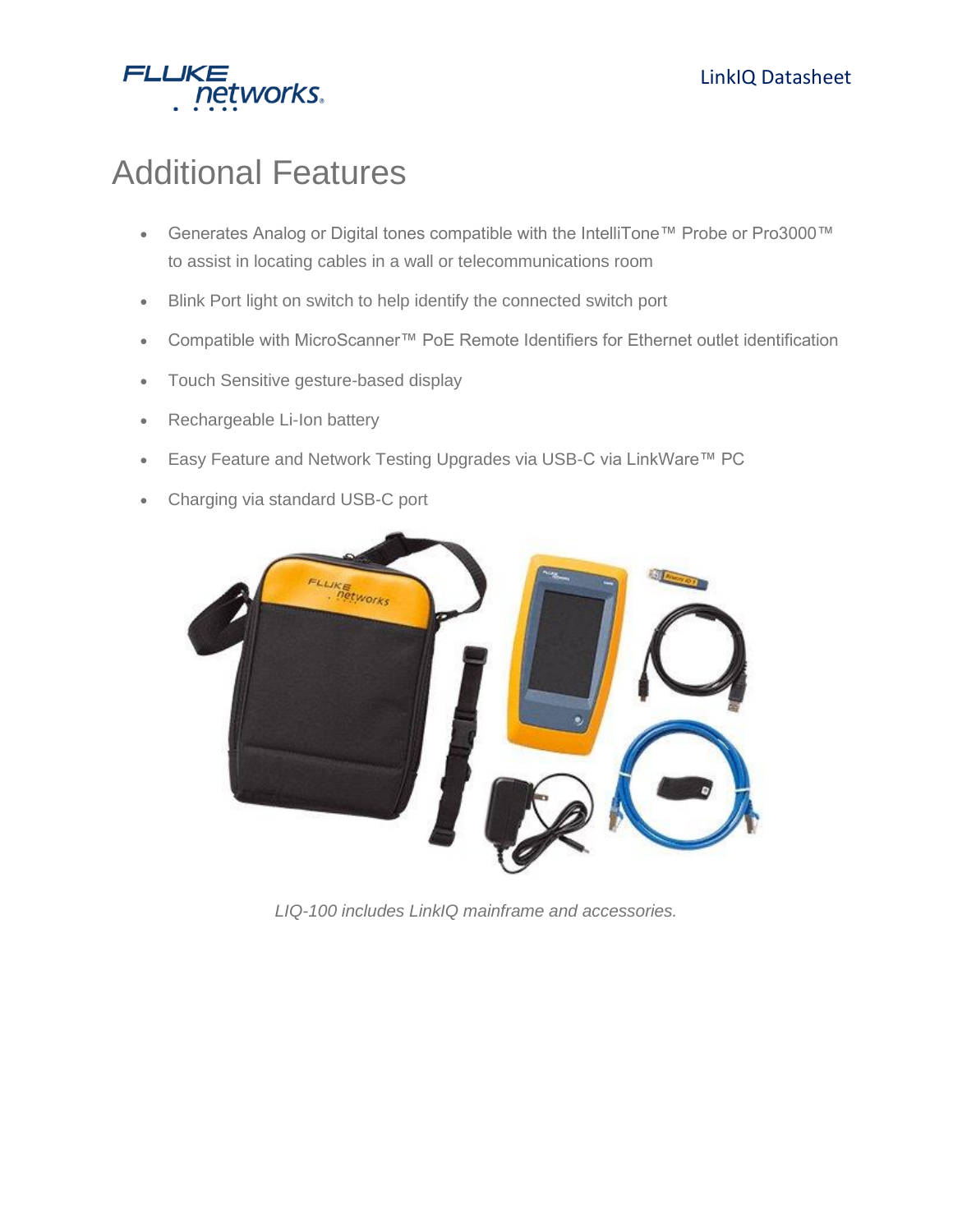

## LinkIQ™ Feature Breakout



- 1. RJ45 Port
- 2. PASS/FAIL frequency-based measurement results
- 3. Touch Screen Color Display
- 4. Length measurement shows distance to termination, open or short
- 5. Wiremap shows type and location of fault (miswires, split pairs, shorts, breaks)
- 6. USB-C port for data export, software updates and charging
- 7. Cable "Speedometer" provides bandwidth information up to 10G
- 8. Save up to 1000 test results on the unit and export to LinkWare™ PC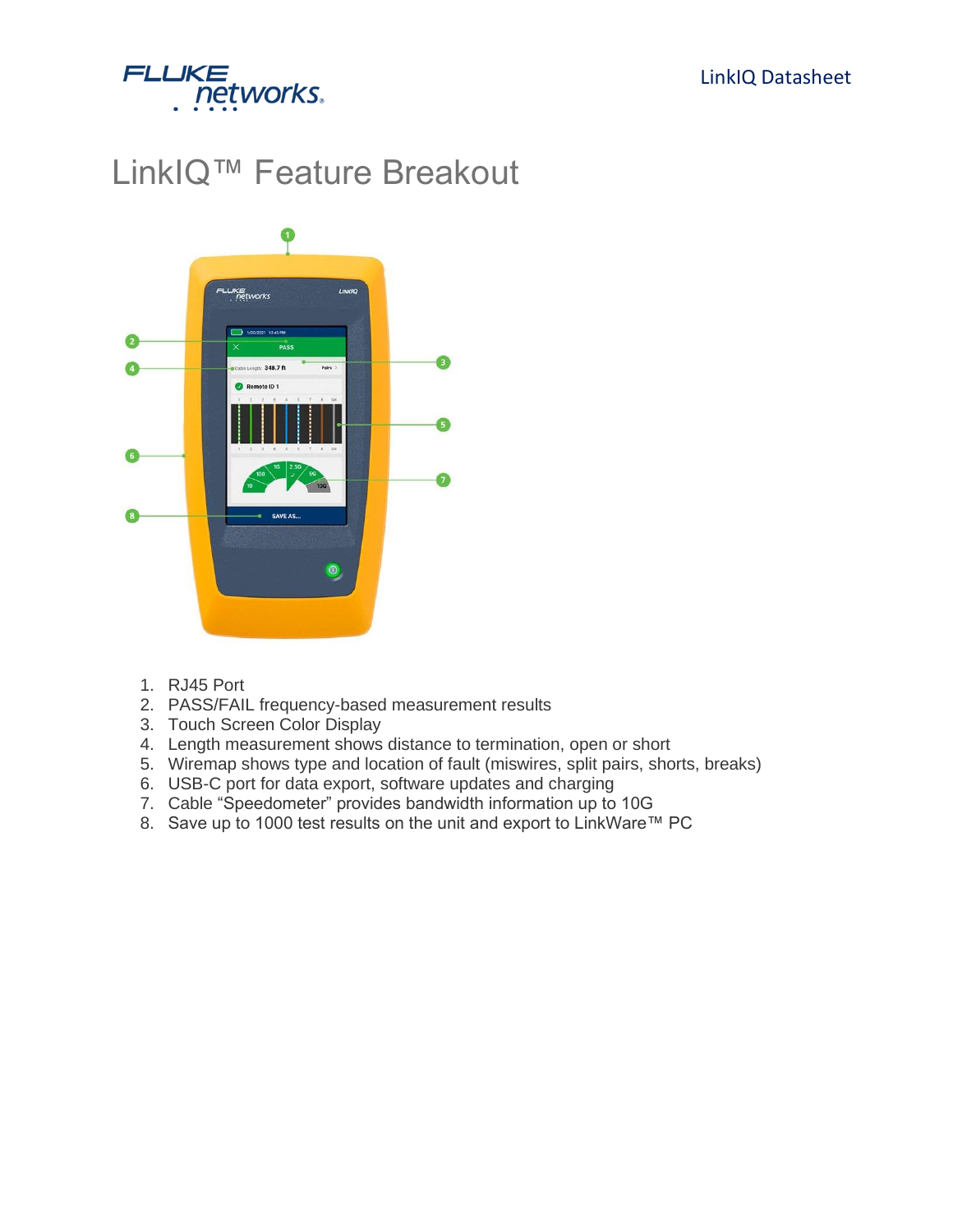

## Ordering Information

| <b>MODEL</b>      | <b>DESCRIPTION</b>                                                                                                                                                                                                                                                      |
|-------------------|-------------------------------------------------------------------------------------------------------------------------------------------------------------------------------------------------------------------------------------------------------------------------|
| LIQ-100           | LinkIQ Cable+Network Tester with Remote ID 1, Quick Reference Guide,<br>USB-C to USB-A cable, Charging cable, Cat6A patch cord, RJ45/11<br>Modular Adapter, hanging strap with Remote ID holder, and Carrying Case                                                      |
| LIQ-KIT           | LinkIQ Cable+Network Tester with Remote IDs 1-7, IntelliTone Probe,<br>Quick Reference Guide, USB-C to USB-A cable, Charging cable (with<br>international adapters), Cat 6A patch cord, RJ45/11 Modular Adapter,<br>hanging strap with Remote ID holder, and Duffle Bag |
| <b>REMOTEID-1</b> | Replacement ID for LinkIQ Remote ID #1                                                                                                                                                                                                                                  |
| REMOTEID-KIT      | Remote ID Kit (IDs #2-#7) for LinkIQ and MicroScanner PoE                                                                                                                                                                                                               |
| <b>GLD-LIQ</b>    | 1 Year Gold Support LinkIQ Cable Performance & Network Tester                                                                                                                                                                                                           |
| GLD3-LIQ          | 3 Year Gold Support LinkIQ Cable Performance & Network Tester                                                                                                                                                                                                           |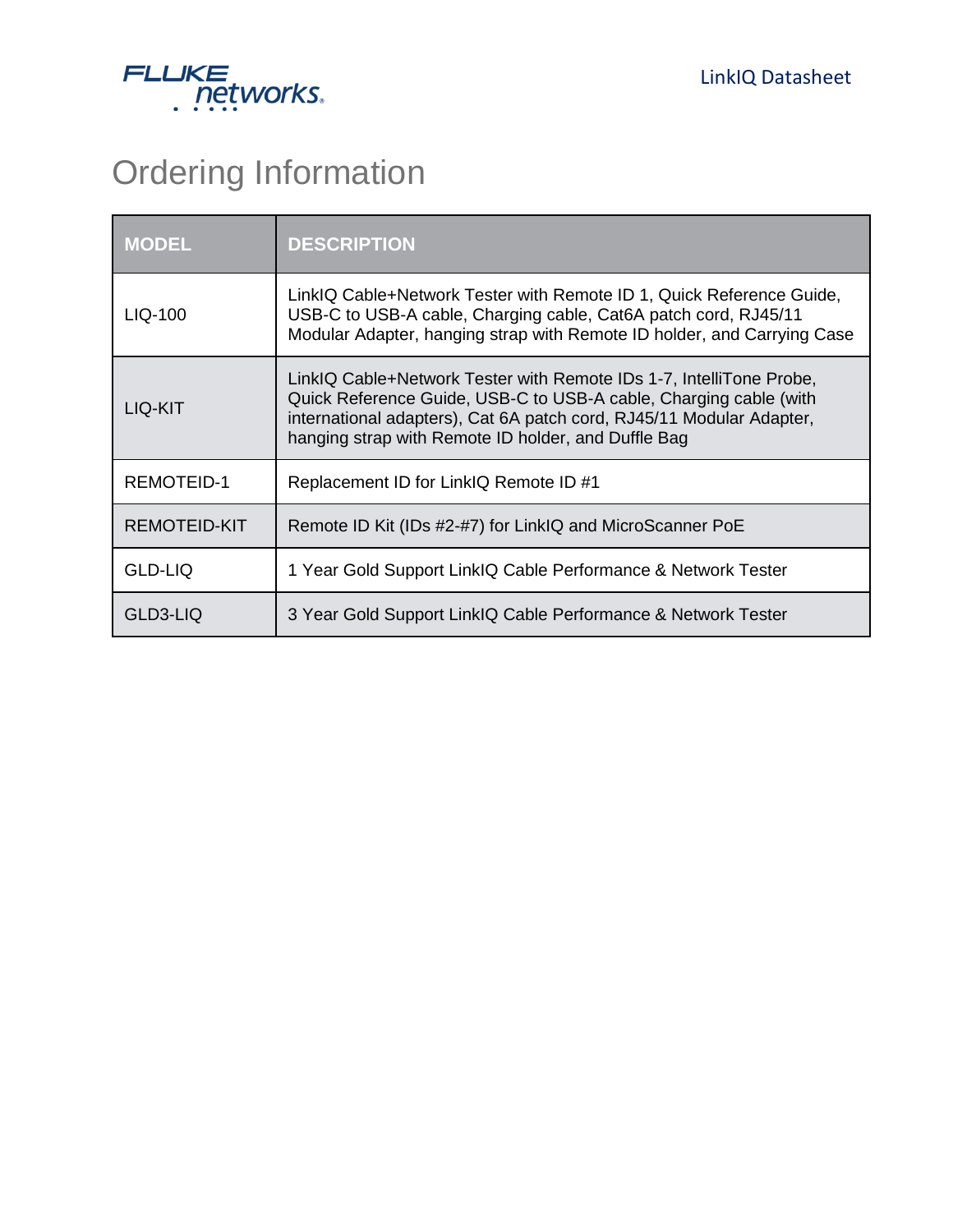

## General Specifications

| <b>Feature</b>                     | <b>Description</b>                                                                                                                     |
|------------------------------------|----------------------------------------------------------------------------------------------------------------------------------------|
| Languages supported in UI          | English (SW v1.0)                                                                                                                      |
| Weight                             | 1 lbs 6 oz (624g)                                                                                                                      |
| <b>Battery</b>                     | Type: Lithium-ion, 3.6 V, 6400 mAh;<br>Life: 8 hours typical;<br>Charge time: 4.5 hours;<br>Charging temperature range: 0 °C to +40 °C |
| Power Adapter                      | Input: 100 to 240 VAC ±10%, 50/60Hz;<br>Output: 15 VDC, 2 A maximum;<br>Class II                                                       |
| Host Interface                     | USB type C                                                                                                                             |
| <b>Display</b>                     | 800 x 480 color capacitive multi-touch                                                                                                 |
| <b>Dimensions</b>                  | 8.5 in x 4.5 in                                                                                                                        |
| <b>Operating Temperature</b>       | 0°C to 45°C                                                                                                                            |
| <b>Storage Temperature</b>         | -20°C to 50°C (-4°F to 122°F)                                                                                                          |
| <b>Operating Relative Humidity</b> | 0 % to 90 %, 0°C to 35°C;<br>0 % to 70 %, 35°C to 45°C                                                                                 |
| <b>Operating Altitude</b>          | $4,000 \text{ m}$ ;<br>3,200 m with ac adapter                                                                                         |
| Vibration                          | Random, 2 g, 5 Hz-500 Hz                                                                                                               |
| Drop                               | 1 m drop, 6 sides                                                                                                                      |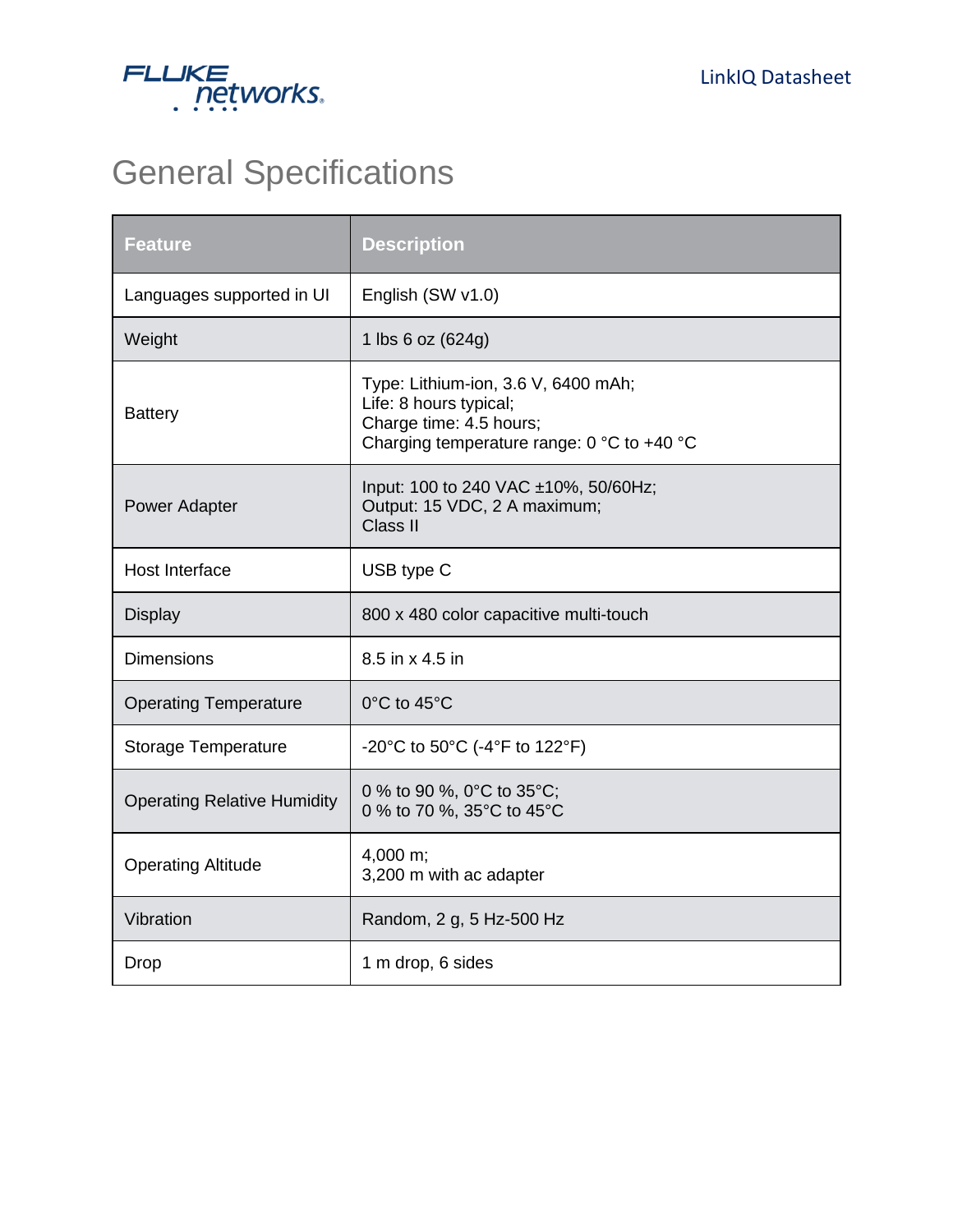

## Active Network Diagnostics

| <b>Feature</b>                                                                | <b>Description</b>                                                                                                                             |
|-------------------------------------------------------------------------------|------------------------------------------------------------------------------------------------------------------------------------------------|
| <b>Diagnostic Protocols</b>                                                   | Link Layer Discovery Protocol (LLDP),<br>Cisco Discovery Protocol (CDP),<br>Fast Link Pulses (FLP)                                             |
| Nearest Device Diagnostics,<br>(If available through diagnostic<br>protocols) | Switch Name,<br>Port Number,<br><b>VLAN Name,</b><br><b>Advertised Data Rates,</b><br><b>Advertised Duplex</b>                                 |
| <b>Power Over Ethernet Compatibility</b>                                      | IEEE 802.3af/at (SW v1.0),<br>Hardware negotiation with signature resistance,<br>Software negotiation with LLDP/CDP                            |
| <b>Power Over Ethernet Diagnostics</b>                                        | Advertised Power Class (1 to 4) (SW v1.0),<br>Advertised Available Power,<br>Powered Pairs,<br>Diagnostics for both Single and Dual signatures |
| <b>Power Over Ethernet Measurements</b>                                       | Loaded Voltage (V),<br>Loaded Power (W)                                                                                                        |
| <b>Port Blink</b>                                                             | Blink the light of the connected port                                                                                                          |